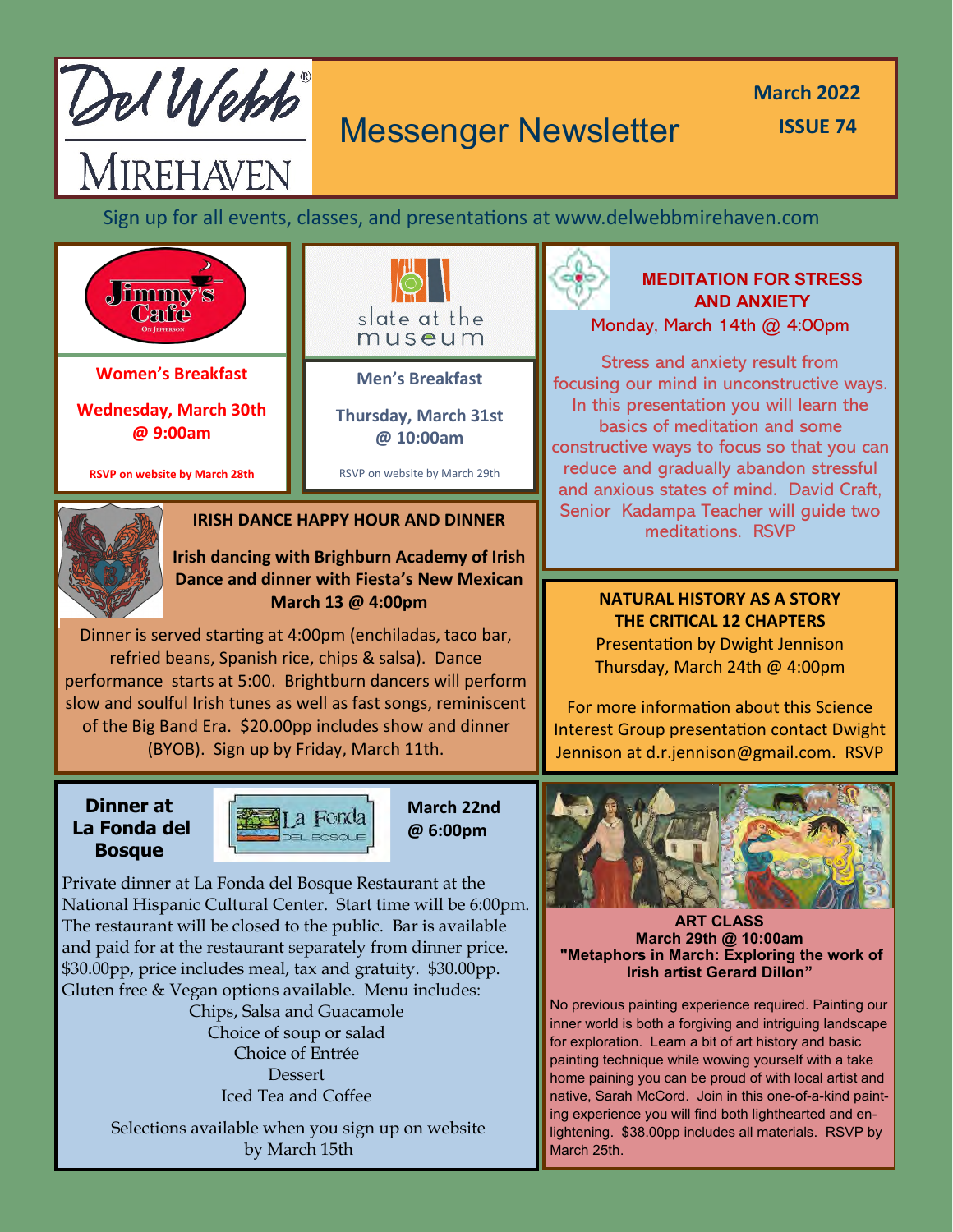

# Messenger Newsletter

**March 2022** 

**ISSUE 74**





**NM Solar Group Lunch & Learn Wednesday, March 23rd @ 11:30am**

Come have lunch and learn how solar can benefit you and your family. Yvette from NM Solar Group will be presenting the benefits that her company has along with providing information on how solar works. Sign up by Monday, March 21st.

# **Singles Interest Group**

Tuesday, March 8th— Lunch at P.F. Chang's @ 11:00am. RSVP by March 6th.

Thursday, March 24th - The Hopper  $\geq 0$ 6:00pm

We'll meet at 6:00pm for dinner at The Hopper and enjoy the music of the Chris Kill Trio. Sign up by March 22nd. For questions contact Mary at dalimama11@aol.com

#### **Mirehaven Poetry Interest Group** Tuesday, March 29th at 5:30pm

Looking for new poets and poetry lovers! For March & April meetings write a new poem based on these subjects: March: Falling down/Getting up. Rising above it all April: Nighttime/Darkness and the Dawn Pick a poem from a preselected poet and choose one poem from that author to discuss. Examples: March: Sylvia Plath; April: Maya Angelou

#### Video Editing Interest Group March 15th @ 10:00am

Do you have some pictures or video sitting unseen in the back of a closet or in a box at the bottom of the pile? Are you interested in digitizing your VHS or 8 mm tapes? Want to know how to store and retrieve your digital files? Join us, the Video Editing Interest group. For more information, contact Sheila at sheilaszudejko@gmail.com



## **American Mah Jongg Wednesdays at 12:30pm**

Home games are welcome to come and can set up their own tables to continue playing as a group or join in new tables to improve skill and get to know more of our residents. Lessons are available for new residents to learn the game or come and learn by watching other players. For information contact Charna Staford 505-332-3419 or ccm@havenfor.us.



March Brewery Tour Craft Beer Interest Group

Ponderosa Brewery Wednesday, March 9th, at 2:30 p.m. To join us on the Brewery Tour, email the number in your group to: mikeljrowley@aol.com

#### **Conservative Interest Group**  Tuesday , March 8th @ 10:00am

Come and enjoy a fresh donut and good company. We will have two special fellow New Mexicans as guest speakers. Find out more about Anastacia Golden Morper and Anthony Thornton at the meeting. Contact Ed Butner at ebutner4301@comcast.net

## **Mirehaven Book Club**



Monday, March 21st @ 5:30PM We'll discuss Joan Didion's *The Year of* **Magical Thinking** Monday, April 18th we'll discuss The *First* Day of Spring by Nancy Tucker. Questions, contact Janet at janetmalta@yahoo.com

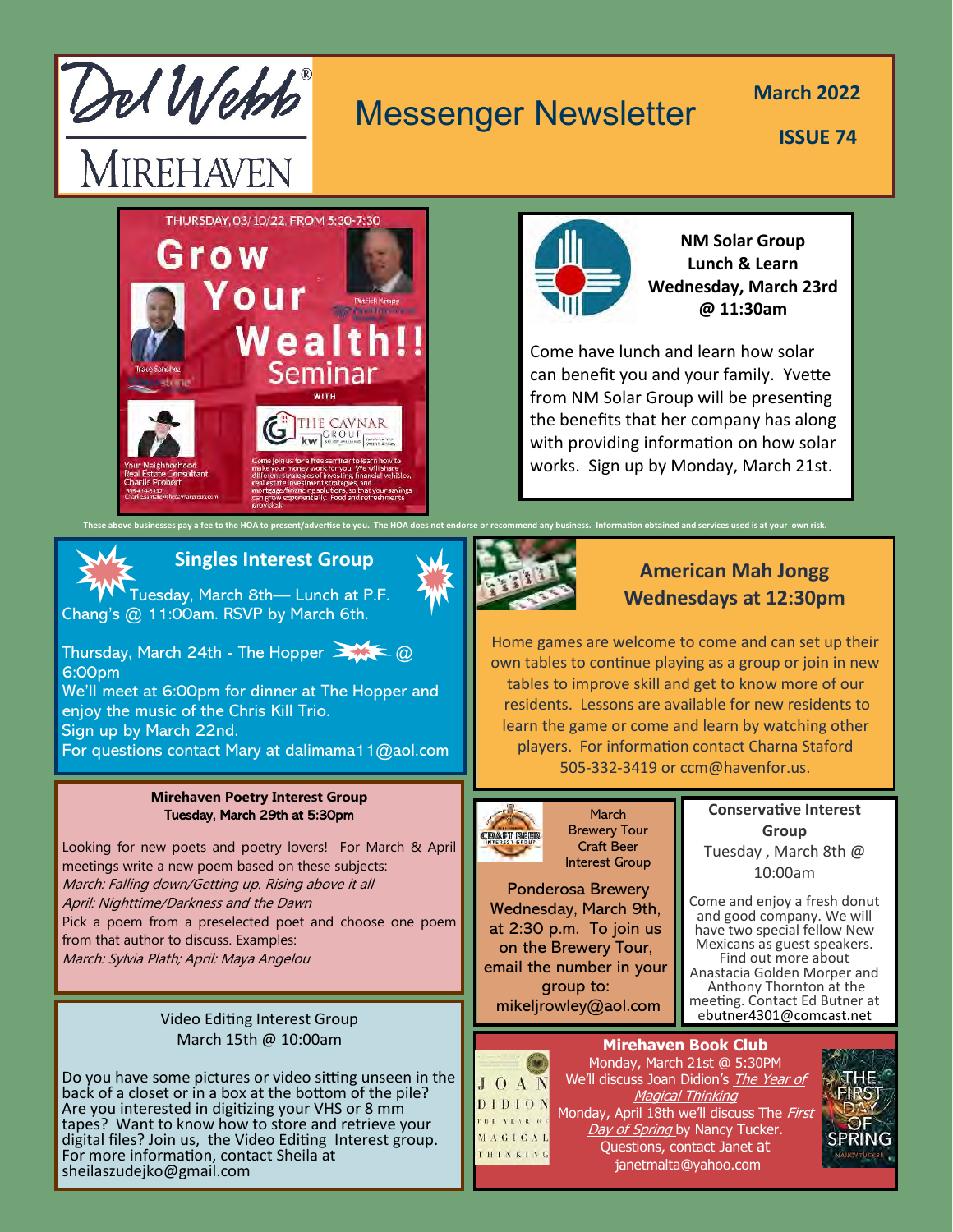Del Webb

# Messenger Newsletter

**March 2022** 

**ISSUE 74**

# MIREHAVEN

*NEW* **TAI CHI CLASS JUST FOR BEGINNERS Friday, March 11th @ 1:00pm (free for new students)**



Tai Chi was found to be the most effective exercise for improving balance and preventing falls in Senior Citizens according to scientific studies done by the National Institute on Aging and the Center for Disease Control. This class will introduce you to the basics movements of Tai Chi and prepare you to attend an ongoing Tai Chi class.

#### **Fitness Equipment Orientation 101 Thursday, March 10th @ 11:30am**

In order to get the best results from your workout you need to use the workout equipment correctly. Join this class for demonstrations, get your questions answered and feel more confident about using our fitness equipment room. FREE but RSVP.

#### **BEGINNING BELLY DANCE CLASS Monday, March 7th**



Connect with your body and find self-confidence while discovering the joy of Middle Eastern music and dance. \$5.00 or fitnesspass

#### **Fitness Equipment Orientation 102 Thursday, March 24th @ 11:30am**

Ready to learn some new ways to strengthen your body? This builds on the first class and give more variety to your workout. If you've used machines before and feel comfortable with them, then this second class is for you. FREE but RSVP.



presents its Spring Show Saturday, April 30, 10:00 am - 3:00 pm with 15 artists and 9 locations including the Amenity Center. Come and meet the artists, enjoy your neighbors, find a Mother's Day Gift, and much more! Questions, jeriburzin@gmail.com.



#### **EVERY TUESDAY AND THURSDAY AT 1:00pm**

The tennis group is always looking for new players. If there are some ladies in the Mirehaven community who have played in the past and would like to get on the court again send e-mail to Steve @saw707@mac.oom. Our ladies group has loads of fun and enjoys friendly competition.

## *NEW* **YOGA CLASSES**

## **NEW VINYASA FLOW YOGA with Anna**

**Saturdays at 8:30am—**A little faster paced yoga class, intended for anyone who already has a regular practice. You will move from one pose to another using your breath. This is a great cardiovascular conditioning class.

#### **NEW YIN YOGA CLASS with Anna**

**Tuesdays at 4:00pm—**Yin yoga is slow paced, mat based class that uses props and breath to go deep into each of the poses. A great class for joint health and stress reduction.

## **YANG FLOW YOGA with Roberta Last Saturday of the Month - March 26th at**

**1:00pm—**In this class you will learn and practice traditional and new Yang Yoga flows such as Golden Seed, Dancing Dragon, and Proud Bird. These flows are inspired by the Daoist energy flow traditions such as Tai Chi and Qi Gong. Each flow is repeated several times to achieve a form of meditation- in-motion, building strength, stamina, grace, and concentration.

# *NEW* **YOGA WORKSHOP**

#### **GENTLE RELAXATION YOGA WORKSHOP with Robin on Thursday, March 31st from 1:00-3:00pm**

You will start with a gentle restorative practice, moving slowly to allow the body to release stress and tightness held in the muscles. You will then settle in with a guided relaxation practice (Yoga Nidre) for a deep rest. The entire class is practiced on the floor. Please bring a yoga mat, your yoga blanket and any other yoga props you have. Any questions, please e-mail Robin at rtabrett@hotmail.com. This workshop is for everyone, no yoga experience necessary. Sign up at website: Workshop is \$20.00